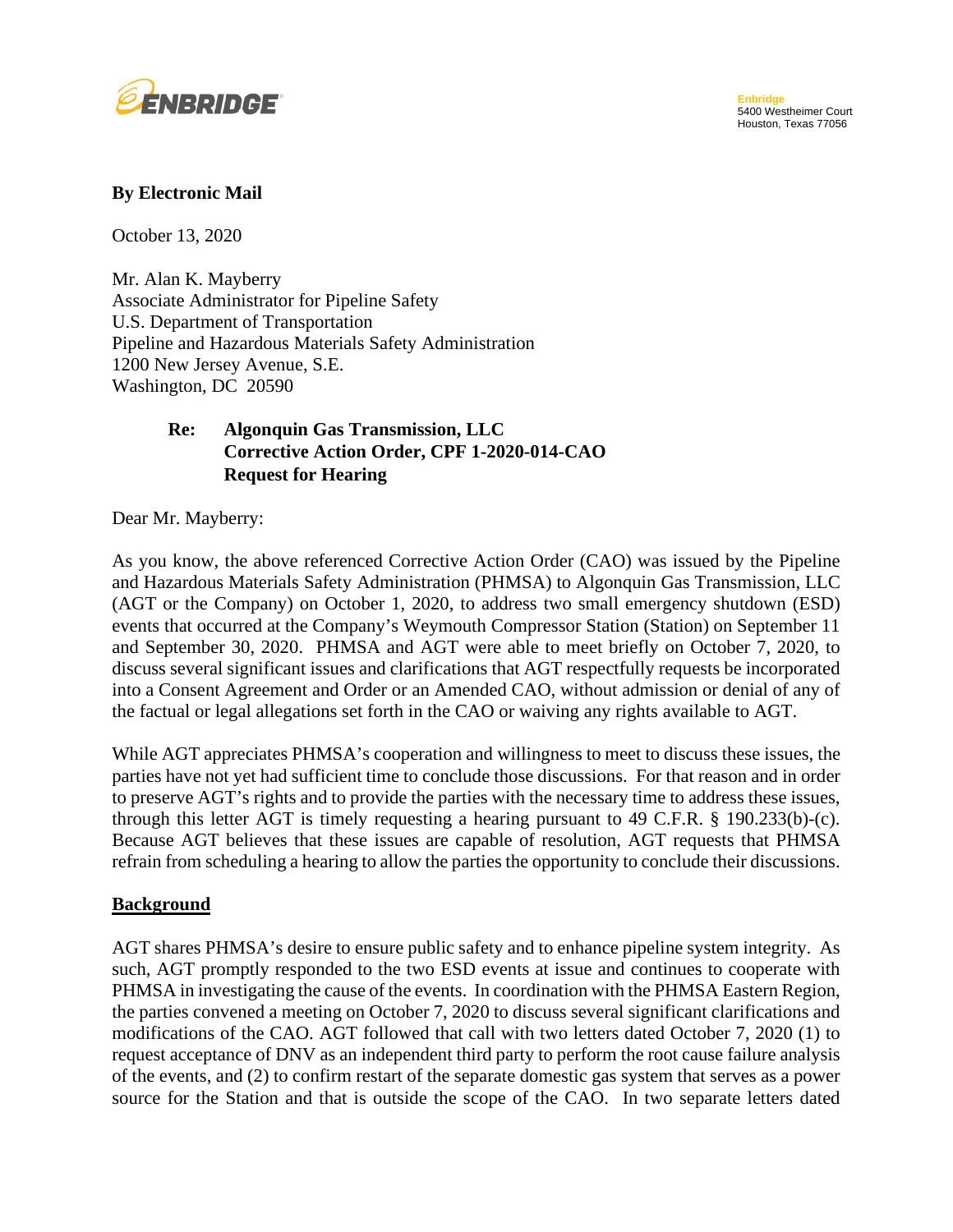CPF 1-2020-014-CAO October 13, 2020 October 13, 2020 Page 2 of 6

 October 9, 2020, PHMSA responded with no objection to these requests. Also on October 9, 2020, AGT submitted a third letter to the Eastern Region summarizing the remaining issues of concern.

 Based on ongoing discussions with the Region, AGT is hopeful that the parties can achieve resolution issues that addresses the Company's concerns through a Consent Agreement and Order or an Amended CAO. AGT expects that the parties will reach resolution on these issues through additional discussions, and once a final document is issued, this request for hearing would be moot and/or AGT will withdraw it as appropriate.

### **Written Response and Statement of Issues**

### **1. Determination of Necessity for Corrective Action and Preliminary Facts (pp. 1-3)**

 *without corrective measures is or would be hazardous to life, property, or the*  **Hazardous Facility Finding (CAO, pp. 2-3)** (*"the continued operation of the Station environment …"*).

 AGT believes that PHMSA's hazardous facility finding in the CAO is not appropriate under the circumstances. The first ESD event addressed in the CAO has been determined by AGT to have resulted from an O-ring gasket failure on a sump tank that occurred during the Station's commissioning activities, which triggered the manual operation of the emergency shutdown system on September 11, 2020. A small volume of natural gas, approximately 169 thousand cubic feet (mscf), was released as a result of the event. A second ESD event occurred on September 30, 2020, resulting in a small release of approximately 195 mscf of natural gas.<sup>1</sup> The cause of the second event is not yet determined.

 AGT was in the process of bringing the Station into service, and it was not yet fully online or fully operational, when the two ESD events took place. The ESD system was designed and operated during both of these events consistent with PHMSA regulations. Further in designing the Station, a significant risk to the surrounding community. Notably, the events did not even approach the AGT conducted extensive gas dispersion modeling that demonstrates an ESD at the Station is not level of emissions considered to be a hazard under that modeling.

 These facts were not fully considered by the Agency in its analysis and there is no reasonable basis for PHMSA's hazardous facility finding for the Station or for corrective actions to be applied to the I-10 pipeline. Due to the small volume of the gas released and the lack of injuries, fatalities, or property damage associated with these ESD events, neither of these events constitute reportable "incidents" under applicable regulations at 49 C.F.R. § 191.3. Despite that, PHMSA has defined these two events as "Incident 1" (occurring on September 11, 2020) and "Incident 2" (occurring on September 30, 2020). For the Agency to issue a CAO over very small releases, which were confined to a compressor station and neither of which were reportable incidents under PHMSA regulations, is inconsistent with prior PHMSA precedent. For these reasons, the CAO's hazardous

<sup>&</sup>lt;sup>1</sup> The original estimate of 275 mcsf as reflected in the CAO was updated and reported to the Massachusetts Department of Environmental Protection (MADEP) as 195 mscf.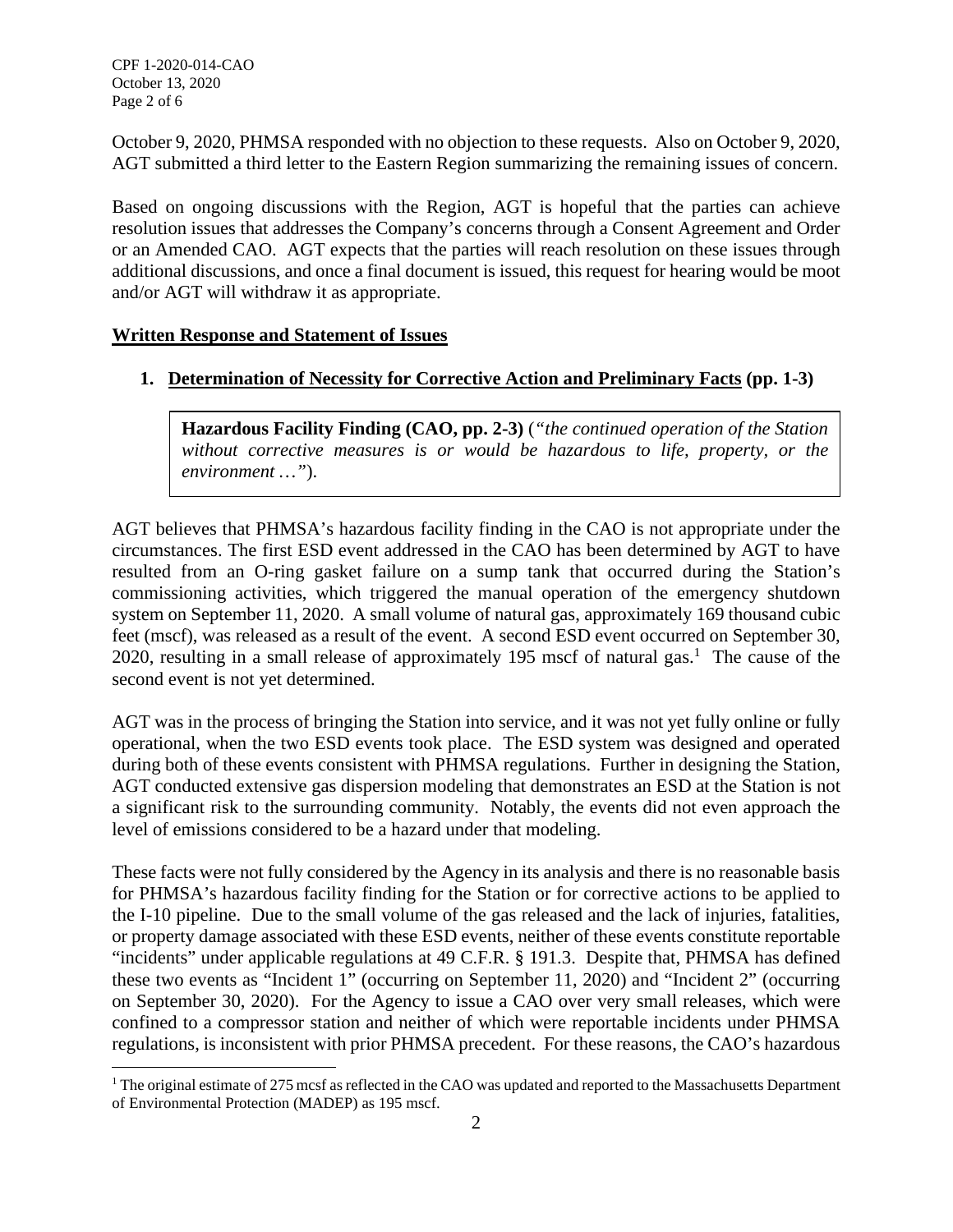CPF 1-2020-014-CAO October 13, 2020 October 13, 2020 Page 3 of 6

 facility finding is unjustified under these circumstances. At a minimum and as described below, the I-10 pipeline must be removed from the scope of the CAO.

**Preliminary Findings (5<sup>th</sup> bullet, CAO, p. 2)** (*"There were no injuries or fatalities associated with the Incidents; however, the release of large quantities of pressurized natural gas in a heavily populated area carries a substantial risk of fire, explosion, and personal injury or death, and release harmful methane into the environment."*).

 For the reasons outlined above, this "Preliminary Finding" is inconsistent with underlying facts. that demonstrates an ESD at the Station is not a significant risk to the surrounding community. squarely with the MADEP, per delegation by the U.S. Environmental Protection Agency. For these reasons, and to be within the scope of PHMSA's authority and prior CAO precedent, the  second clause, "*however, the release of large quantities of pressurized natural gas in a heavily populated area carries a substantial risk of fire, explosion, and personal injury or death, and release harmful methane into the environment,"* should be revised to align with the facts. AGT proposed specific revisions to clarify the text to address these issues, as set forth in its letter to AGT conducted extensive gas dispersion modeling in 2019 consistent with 49 C.F.R. § 192.167 Further, the responsibility for regulating air emissions (including methane) in Massachusetts lies PHMSA's Eastern Region on October 9, 2020.

## **2. CAO Definitions**

 **"Affected Pipeline" (CAO, Definitions, p. 3)** (*"Affected Pipeline – The Weymouth Compressor Station, including incoming pipeline, I-10, back to the first upstream mainline valve."*).

 is unwarranted to identify other assets outside the Station, such as a section of I-10 pipeline, as part of the "Affected Pipeline." The I-10 pipeline has operated for many years independent of the Station and there is no reasonable basis to prevent it from operating in the same manner now, bypassing the Station until it is restarted and returned to normal operation. The Agency itself specifies in the "Determination of Necessity" of the CAO (p. 3) that "continued operation of the Station" is at issue, not the pipeline, and thus corrective actions required under the CAO are understandably focused on the Station. For all of these reasons, there is no basis for including the I-10 pipeline outside the station isolation valves in the CAO, and AGT therefore requests that the The two ESD events were strictly limited to and related to the Weymouth Compressor Station. It definition of "Affected Pipeline" be omitted.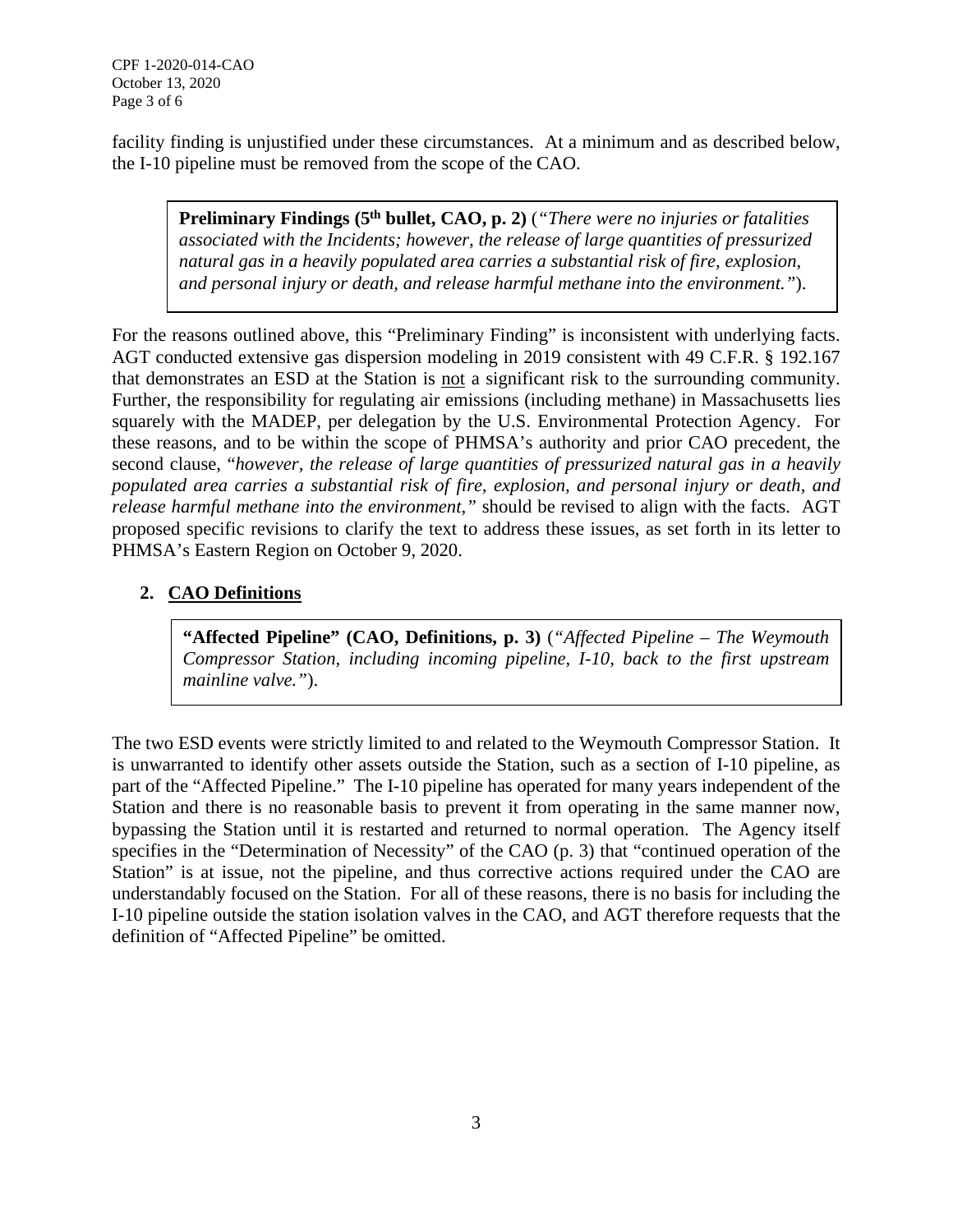**"Incident 1" and "Incident 2" (CAO, Purpose and Background, p. 1)** (*"On September 11, 2020, the Station experienced an O- ring gasket failure on a sump tank 2020, at approximately 10:30 AM, the Station experienced an unplanned emergency shutdown, resulting in the release of approximately 275 mscf of natural gas (Incident during the Station's commissioning activities (Incident 1). [. . .] On September 30, 2)."*).

 As noted above, due to the small volume of the gas released and the lack of injuries, fatalities, or property damage associated with these ESD events, neither of these events constitute reportable "incidents" under applicable regulations at 49 C.F.R. § 191.3. The definitions of these two events in the CAO as "Incident 1" and "Incident 2" should be described more appropriately as "events" not "incidents."

# **3. CAO Corrective Actions**

 **"Removal of Pressure Restriction" and "Temporary Removal of Pressure Restriction" (CAO ¶¶ 4-5, p. 5)**.

 (¶ 4: "*The Director may allow the removal or modification of the pressure restriction upon a written request from AGT demonstrating that restoring the pipeline to its pre-Incident 2 operating pressure ...*"

 (¶ 5: "*The Director may allow the removal or modification of the pressure restriction upon a written request from AGT demonstrating that restoring the Affected Segment to its pre-Incident 2 operating pressure . .* .").

 The above CAO provisions addressing removal of the pressure restriction specify that the pressure restriction applies to the "Affected Segment." This is neither a defined term in the CAO, nor is there any reference to a pressure restriction for the "Affected Segment" or "Affected Pipeline." As noted above, the definition of "Affected Pipeline" should be deleted. The ESD events were confined solely to the Station, and there is no justification for inclusion of the I-10 pipeline outside the Station isolation valves in the CAO. AGT requests that this be clarified to specify that removal or modification of the pressure restriction, permanently or temporarily, is limited to the Isolated Segment.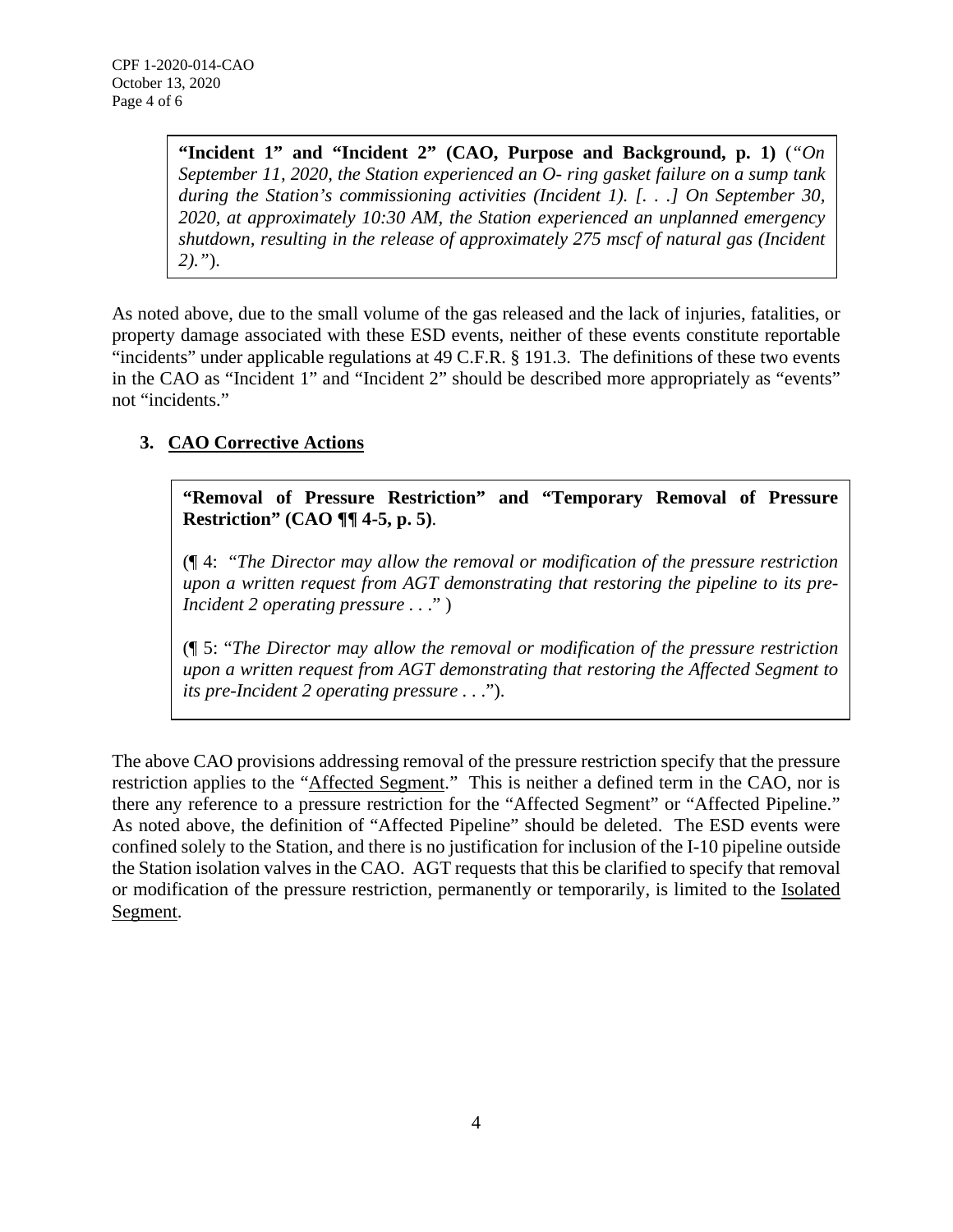**"Restart Plan," Contingency Plan Obligation (CAO ¶ 2.h, p. 4)** (*"Prior to restart, AGT must submit to the Director a contingency plan to operate and monitor the Isolated Segment during flooding conditions, including enhanced patrolling and surveillance."*).

 As part of the permitting process, the Station was designed to be outside the flood zone for the expected life of the facility. AGT maintains a Coastal Zone Management Act (CZMA) concurrence from the Massachusetts Office of Coastal Zone Management based on technical studies and construction and operations plans, which confirms that there is minimal risk of flooding and that the construction of the Station is consistent with the CZMA. The ESD events were not related to flood events, and therefore a flood monitoring plan should not be a requirement of the CAO. Accordingly, this provision should be omitted. On October 12, 2020, AGT provided the technical documentation and CZMA concurrence to PHMSA.

 **"Return to Service" (CAO ¶ 3, pp. 4-5)** (*"After the Director approves the Restart Plan, AGT may return the Isolated Segment to service but the operating pressure must not exceed eighty percent (80%) of the actual operating pressure in effect immediately prior to Incident 2, in accordance with Item 2 above."*).

 The Station, as noted above, was not yet in full operation at the time of the events. For that reason, once remedial measures are implemented on the Isolated Segment under the CAO Restart Plan up to its full MAOP. This limitation to 80% of the operating pressure immediately prior to the Incident is not necessary. provisions, and Paragraph 2.f in particular, the Station should be authorized for normal operation

## **4. Factual Corrections and Clarifications**

 Below is a summary of various factual inaccuracies and other errors contained in the CAO, which should be corrected and/or clarified.

| No. | <b>CAO Reference</b>                                                                                                                                                                                                                     | <b>AGT Correction/Clarification</b>                                                                                                                                                                                                                                                                      |
|-----|------------------------------------------------------------------------------------------------------------------------------------------------------------------------------------------------------------------------------------------|----------------------------------------------------------------------------------------------------------------------------------------------------------------------------------------------------------------------------------------------------------------------------------------------------------|
| 1.  | PHMSA calls the "multiple" ESD events<br>"Incident 1" and "Incident 2." $(CAO, p. 1)$                                                                                                                                                    | There were only two events and these events did not<br>meet the definition of an "Incident" as specified in 49<br>C.F.R. 191.3.                                                                                                                                                                          |
| 2.  | "On September 30, 2020, at approximately<br>10:30 AM, the Station experienced an<br>unplanned emergency shutdown, resulting in the<br>release of 275 mcsf of natural gas (Incident 2)."<br>(CAO, p. 1)                                   | The release estimate is incorrect; as noted above, the<br>release estimate was more recently updated and reported<br>to the MADEP as 195 mscf.                                                                                                                                                           |
| 3.  | "Respondent may request a hearing, to be<br>held as soon as practicable, by notifying the<br>Associate Administrator for Pipeline Safety in<br>writing, with a copy to the Director, Southwest<br>Region, PHMSA (Director)." (CAO, p. 3) | The CAO defines "Director" as the Director of the<br>PHMSA Eastern Region, but states that a request for<br>hearing should be copied to the PHMSA Southwest<br>Region. AGT requests clarification that a copy of a<br>request for hearing should be sent to the Director of the<br>PHMSA Eastern Region. |